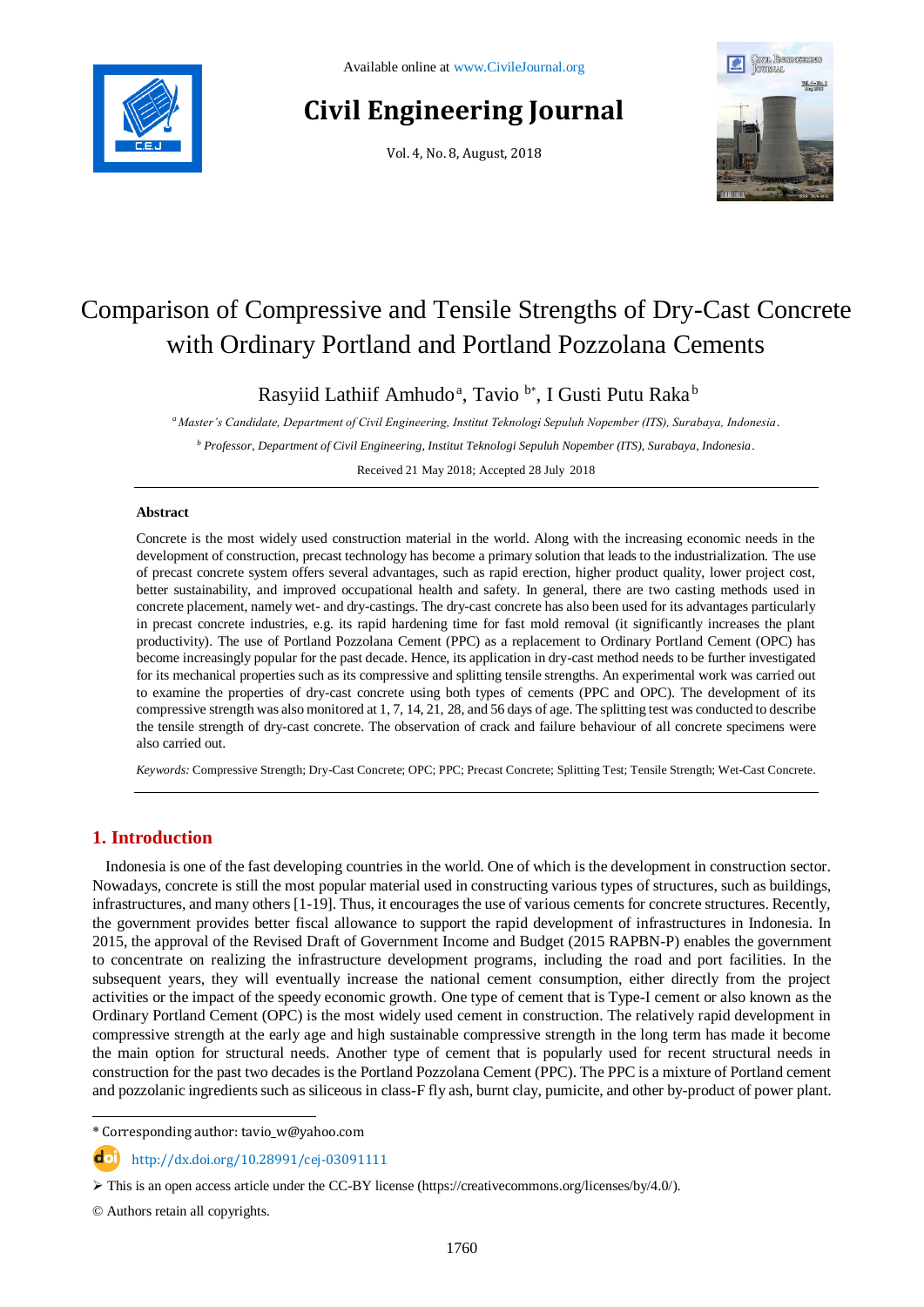#### *Civil Engineering Journal* Vol. 4, No. 8, August, 2018

It becomes one of the most popular option of cement products used by the construction world even for structural needs. Both types of cement (OPC and PPC) have significant difference in terms of the development of compressive strength. The development of compressive strength of pozzolana cement is slightly slower than that of OPC and it gains higher compressive strength on the long run. In terms of pozzolana cement, its strength activity index can be measured and calculated in accordance with ASTM C311-17 [20] and further determined by ASTM C618-17 [21]. ASTM C595-18 [22] describes that Portland pozzolana cement is IP type and Type I (PM) where the pozzolanic content limit is between 15 and 40 percent of its total weight.

Dry-cast concrete is a production system of concrete using very low-water content or no-slump and produced using a press machine or using an external vibrator to compress it. One of the important factors that required to be considered in order to produce a solid, dense, and further impermeable or low porosity concrete is through a very good compaction and process. Figure 1 illustrates the difference between the two types of concrete (i.e. air-entrained and non-air entrained concretes) [23].



**Figure 1. Water-cement ratio vs. compressive strength of concrete**

The regular compaction method is the manual or machine compaction as normally used in concrete construction. The constituent material often used in the precast concrete technology is the concrete using OPC. The use of precast concrete systems offers several advantages such as rapid erection, higher quality, lower project costs, better sustainability, and improved occupational health and safety. In practice, the properties of both wet- and dry-cast concretes are very similar. Their properties such as compressive strength are significantly influenced by many factors, e.g. curing type, cement type, aggregate type, size and shape, water-cement ratio, mixing procedure, etc.

The existing mix design guidelines for designing the concrete mixture for certain compressive strength were developed previously based on the earlier research and testings of wet-cast concrete with OPC or Type-I cement. Nowadays, the application of PPC for structural concrete is becoming increasingly popular in Indonesia. Several effects arising from the use of PPC for dry-cast concrete has not been well explored as those for the wet-cast concrete. Thus, it requires further comprehensive research to resolve the current issue. Through this research, this issue is urgently required to be solved in order to discover the influence of each cement for concrete practice, particularly in precast construction using dry-cast concrete with two types of cements (OPC and PPC), such as the development of compressive strength of drycast concrete with OPC and PPC, the development of splitting tensile strength of dry-cast concrete with OPC and PPC, and the comparison between dry-and wet-cast concretes with OPC and PPC.

# **2. Materials and Testing**

The materials used for making concrete, e.g. cement, aggregate, etc., are elaborated in the following sub-section. The testing procedures are also reported in the following sub-section.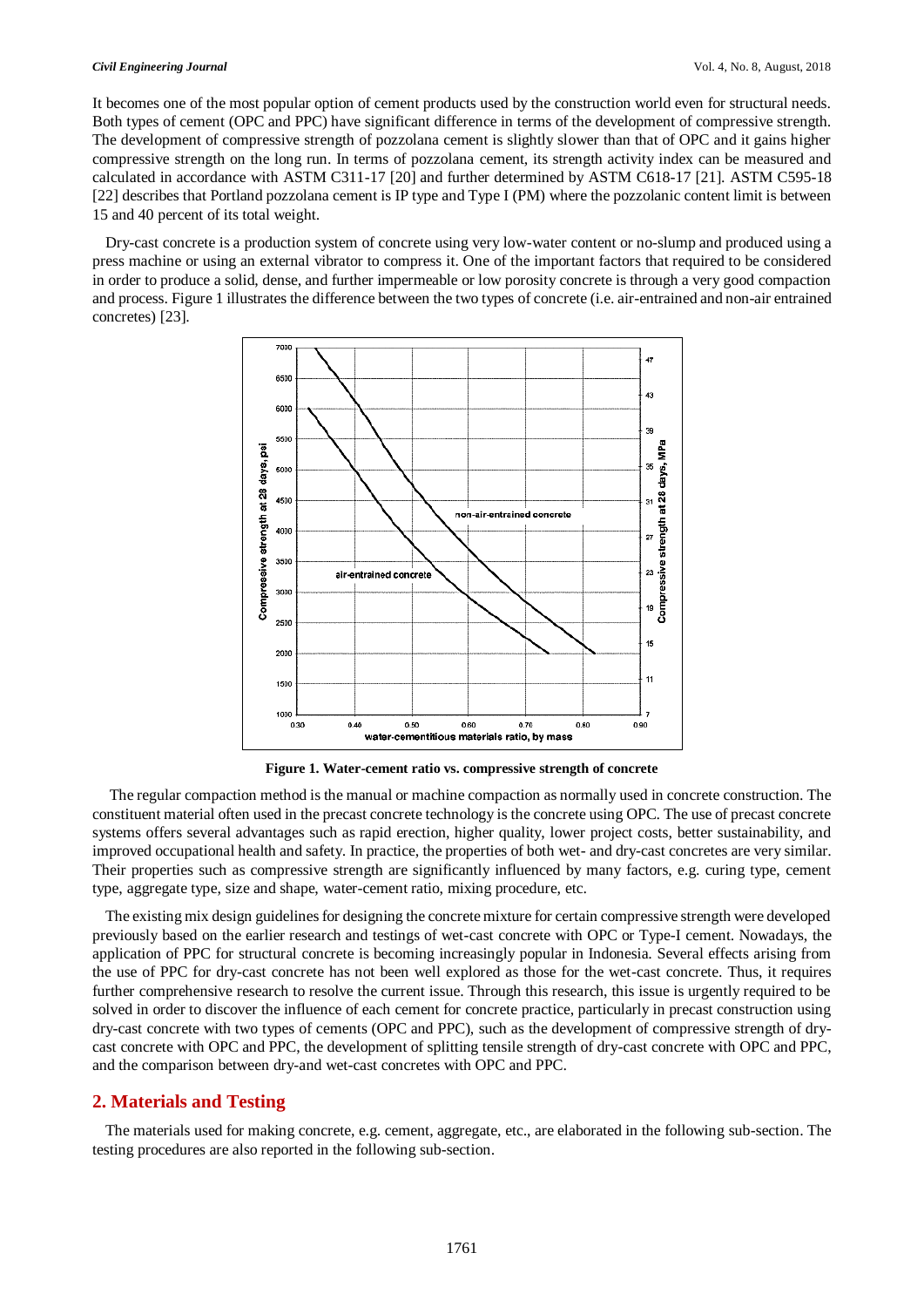### **2.1. Materials Selection**

The materials used for concrete mixture, i.e. sand and crushed stone, were collected directly from Mojokerto region. The cement used was from one of the cement factories (for both OPC and PPC). The mixing water used for making the concrete was the potable water. All the materials were selected and taken to the laboratory to undergo all the standard testing procedures to assure that they have conformed all the requirements by the standards.

# **2.2. Materials Tests**

The material tests were carried out for sand, cement, crushed stone, and water using the standard testing procedures (SNI and ASTM) in Table 1. All the testing works were aimed to determine the characteristics and quality of materials used in manufacturing the concrete. This is to assure that all the concrete constituents satisfy the requirements of the standards.

| <b>Standard's Specification</b>                                                | <b>Test Method</b>                                                                                                                                                                    | <b>Test Results</b>                  |
|--------------------------------------------------------------------------------|---------------------------------------------------------------------------------------------------------------------------------------------------------------------------------------|--------------------------------------|
| ASTM C117-17 [24]                                                              | Standard Test Method for Materials Finer than $75-\mu m$ (No. 200) Sieve in Mineral<br>Aggregates by Washing                                                                          | 1.17%                                |
| ASTM C33-18 [25]                                                               | Standard Specification for Concrete Aggregates                                                                                                                                        | 1.485%                               |
| ASTM C40-16 [26]                                                               | Standard Test Method for Organic Impurities in Fine Aggregates for Concrete                                                                                                           | Level 2                              |
| ASTM C33-18 [25]<br>ASTM C33-18 [25]<br>ASTM C136-14 [27]<br>ASTM C136-14 [27] | FM for Fine Aggregate<br>FM for Coarse Aggregate<br>Sieve Analysis for Fine Aggregate<br>Sieve Analysis for Coarse Aggregate                                                          | 3.12<br>3.24<br>Zone 3<br>Max. 20 mm |
| ASTM C128-15 [28]                                                              | Standard Test Method for Specific Gravity and Absorption of Fine Aggregate<br>Bulk specific gravity (dry)<br>Bulk specific gravity (SSD)<br>Apparent specific gravity<br>Absorption   | 2.37<br>2.53<br>2.81<br>6.62%        |
| ASTM C29-17 [29]                                                               | Standard Test Method for Bulk Density (Unit Weight) and Voids in Aggregate<br>(Fine Aggregate)                                                                                        | $1712 \text{ kg/m}^3$                |
| ASTM C127-15 [30]                                                              | Standard Test Method for Specific Gravity and Absorption of Coarse Aggregate<br>Bulk specific gravity (dry)<br>Bulk specific gravity (SSD)<br>Apparent specific gravity<br>Absorption | 2.62<br>2.66<br>2.73<br>1.56         |
| ASTM C29-17 [29]                                                               | Standard Test Method for Bulk Density (Unit Weight) and Voids in Aggregate<br>(Coarse Aggregate)                                                                                      | $1417 \text{ kg/m}^3$                |
| ASTM C131-14 [31]                                                              | Standard Test Method for Resistance to Degradation of Small-Size Coarse Aggregate by<br>Abrasion and Impact in the Los Angeles Machine                                                | 22.7%                                |

The sieve analyses of the sand and gravel gradation are presented in Figures 2 and 3. It can concluded that the sand can be classified into Grading Zone 3. For the gravel, the sieve analysis has identified that it can be classified as coarse aggregate with the maximum size of 20 mm.



**Figure 2. Grading Zone 3 for Fine Aggregate**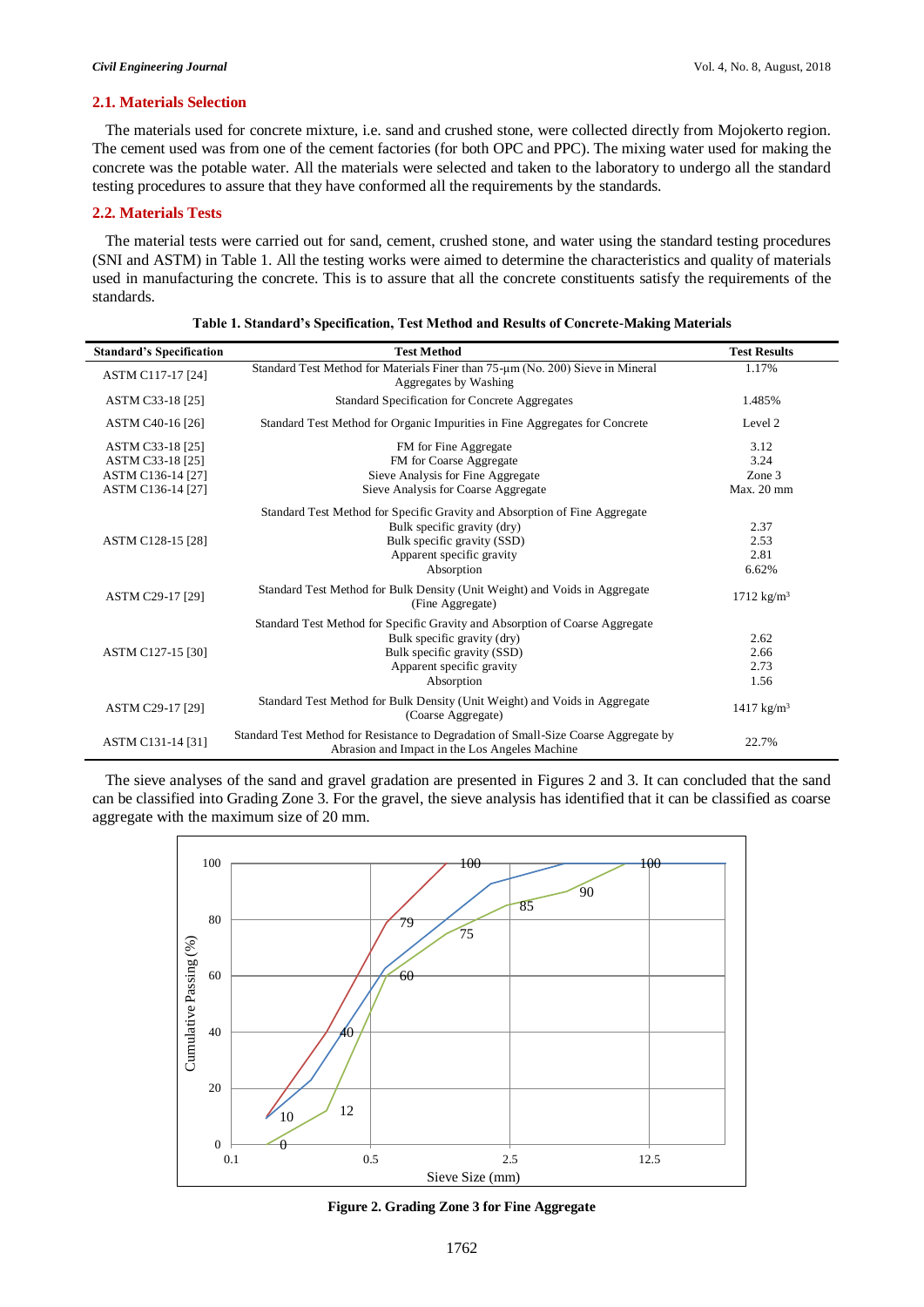

**Figure 3. Grading Zone with Maximum Size of 20 mm for Coarse Aggregate**

# **2.3. Apparatus and Mix Design Procedure**

After the initial stages of material selection and laboratory tests for all materials were completed, the prior to the beginning of the concrete production or casting process, several preparation needs to be carried out, such as weighing the need of each material, preparation of the tools for mixing, casting and compaction process (e.g. concrete mixer, mixing or compaction rod, shovel, hoe, etc.) as well as lubrication of the press machine to prevent the concrete from sticking to it. In this research, the design mix method used was based on ACI 211.3R-02 [23].

# **2.4. Mixing Process**

The mixing process of dry-cast concrete could be carried out by manual stirring using shovels and hoes or using a concrete mixer. The agitating process was conducted by mixing the sand and cement first, and then next mixing it with crushed stone until the mixture was uniformly homogeneous. Lastly, by the addition of a required amount of water until the mixture was evenly well distributed and uniform. Once it was completed, the concrete was ready for a hardening process.

# **2.5. Vibrating and Compacting Process**

During the process of mixing the mortar, an external vibrator was also attached to the bottom of the machine and operated. The pressure of the press machine Figure 4. was applied from the top of the mold so that the concrete compacted perfectly. The pressing process was continued until the concrete was completely compact and dense. It was marked by the inability of the pressure machine to press down the concrete anymore.



**Figure 4. Production machine for dry-cast concrete**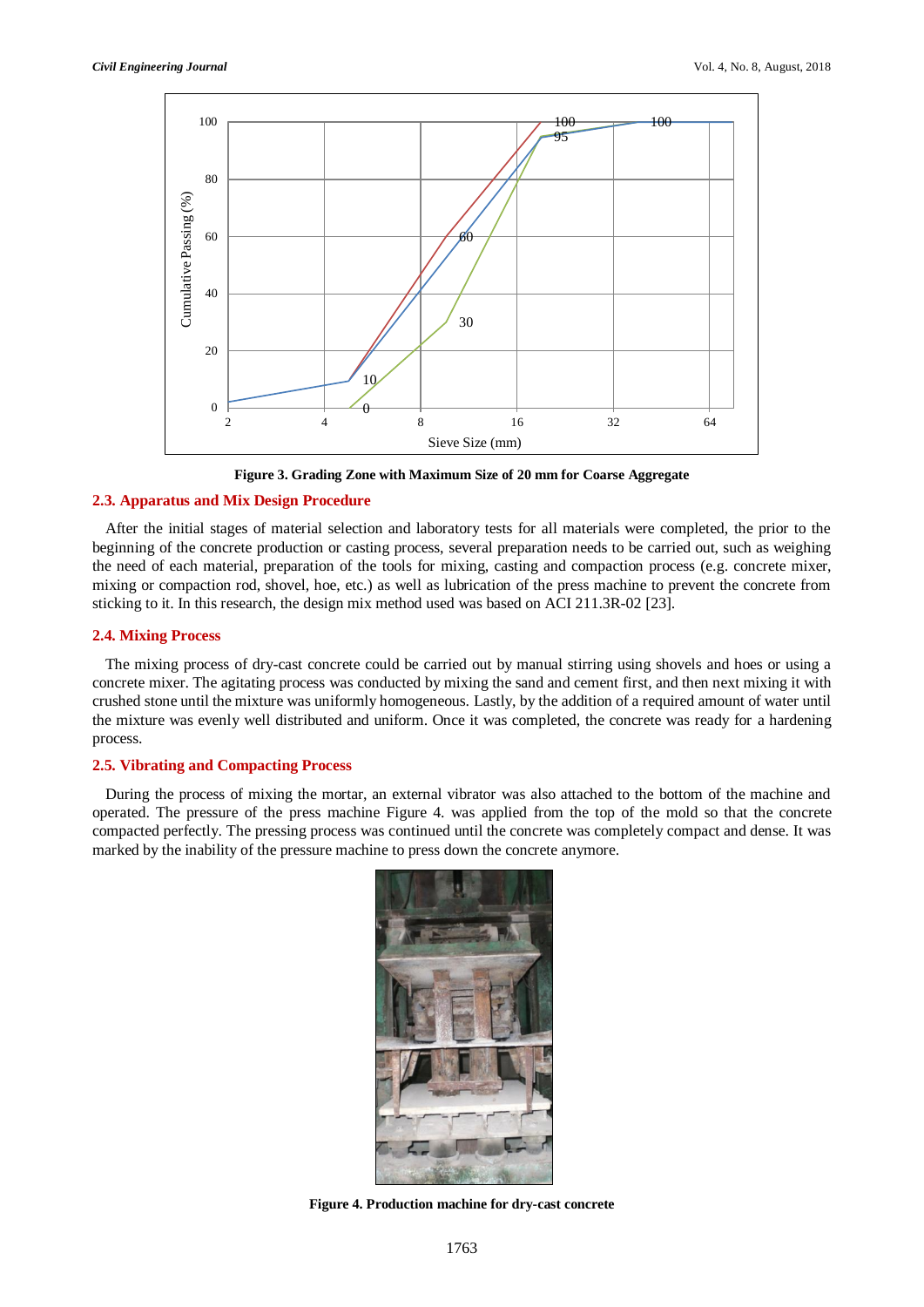## **2.6. Finishing**

The final cast process was the process of mold removal where the concrete was released from the mold. This process was carried out by conducting the observation and measurement of the concrete that has been compacted to check if it is already in accordance with the designed size, or perhaps there are still minor damages due to the lack of compaction process. When there is a damage on the concrete specimen, then the process will be repeated all over again starting from the vibration and compaction processes until the specimen is cast perfectly as expected. The whole casting process is very quick and it only takes up about 4 to 7 minutes.

# **2.7. Curing and Testing of Concrete**

The concrete curing process was performed by submerging all the concrete specimens in a water curing tank. They were then taken out and left to properly dry in air-dried-cured condition a day prior to testing process. The tests carried out were the compressive and splitting tensile strengths of concretes using OPC and PPC. The number of specimens for all the tests are given in Tables 2 and 3, and the concrete cylinder specimens are shown in Figure 5.

| Diameter of Concrete Cylinder: $4 \times 8$ in |                                           |   |    |    |    |    |  |
|------------------------------------------------|-------------------------------------------|---|----|----|----|----|--|
| Age (Days)                                     |                                           |   | 14 | 21 | 28 | 56 |  |
| <b>Total Specimen</b>                          | 3                                         | 3 | 3  | 3  | 3  |    |  |
| Variation                                      | $w/c$ : 0.3, 0.4, 0.5<br>with OPC and PPC |   |    |    |    |    |  |

**Table 2. Samples of Compressive Strength Test**

| Diameter of Concrete Cylinder: $4 \times 8$ in |                                    |  |  |  |  |  |
|------------------------------------------------|------------------------------------|--|--|--|--|--|
| Age (Days)                                     | 28                                 |  |  |  |  |  |
| Total Specimen                                 | 24 pcs. (4 sample for each $w/c$ ) |  |  |  |  |  |
| Variation                                      | $w/c$ : 0.3, 0.4, 0.5              |  |  |  |  |  |
|                                                | with OPC and PPC                   |  |  |  |  |  |



**Figure 5. Concrete cylinder specimens**  $(4 \times 8 \text{ in})$ 

The compressive strength of the concrete cylinder specimen can be calculated by dividing the maximum load achieved by the specimen during the test by the average cross-sectional area determined as:

$$
f_c = \frac{P}{A} \tag{1}
$$

Where  $f_c$  is the compressive strength of the concrete cylinder specimen (kg/cm<sup>2</sup>), P is the maximum applied load indicated by the dial of the testing machine (kg), and A is the cross-sectional area of specimen (cm<sup>2</sup>). The test method is used to determine the compressive strength of cylindrical specimens prepared and cured in accordance with ASTM C39-18 [32].

The splitting tensile strength test method is conducted by applying the compressive force along the diameter of a cylindrical concrete specimen at a rate that is within a prescribed range until the failure occurs. This loading induces tensile stresses transversely to the plane along the direction of the applied load and relatively high compressive stresses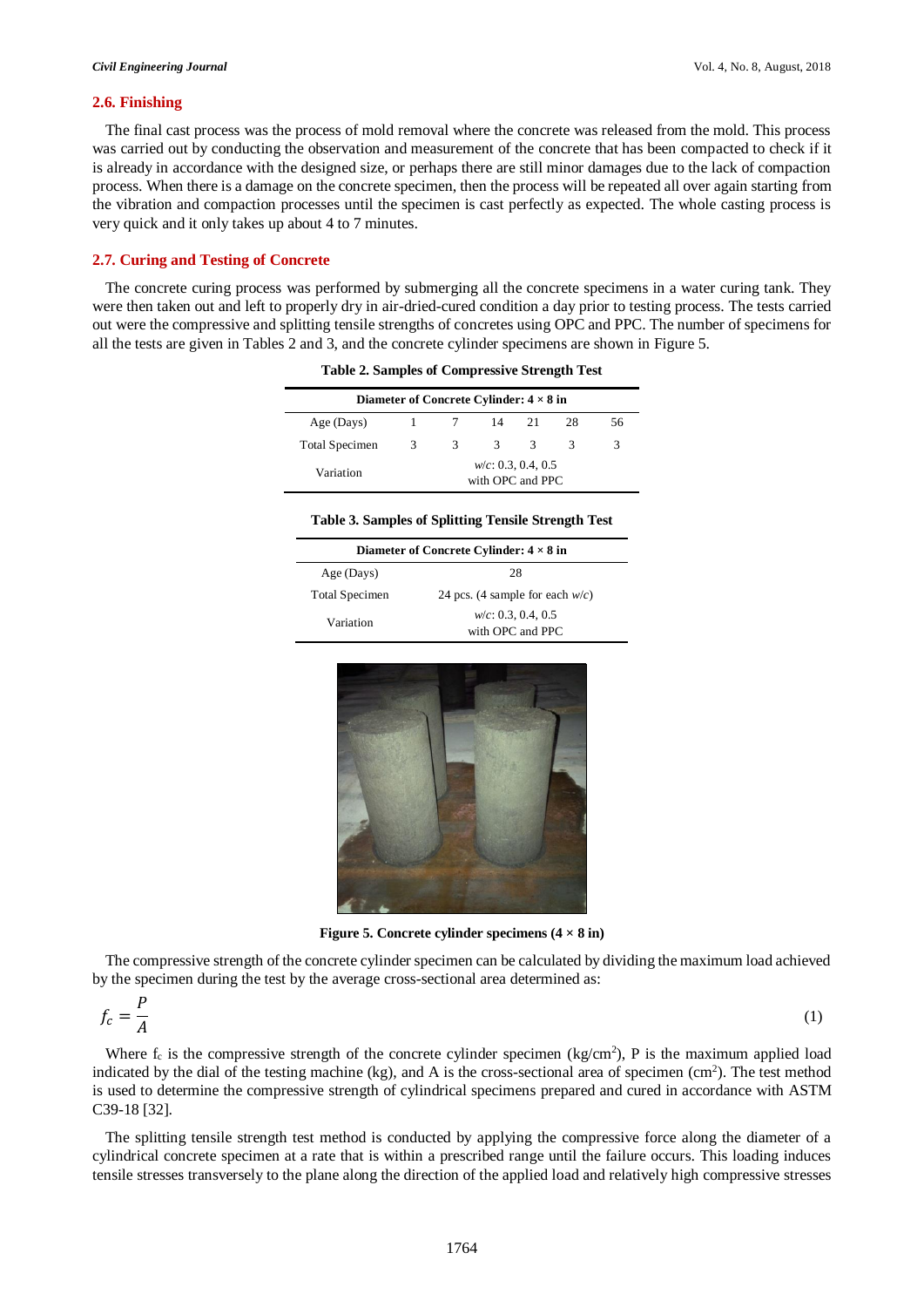#### *Civil Engineering Journal* Vol. 4, No. 8, August, 2018

in the area immediately around the applied load. The splitting tensile strength of the specimen can be calculated with the following formula:

$$
T = \frac{2P}{\pi \text{ld}}
$$
 (2)

Where T is the splitting tensile strength  $(kg/cm^2)$ , P is the maximum applied load indicated by the dial of the testing machine (kg), l is the length (cm), and d is the diameter of the cylindrical specimen (cm). This test method covers the determination of the splitting tensile strength of cylindrical concrete specimens, such as molded cylinders and drilled cores in accordance with ASTM C496-17 [33]. The total specimen samples for all the compressive and splitting tensile strength tests and their corresponding ages (in days) of the specimens at the time of testing are listed in Tables 2 and 3.

# **3. Results and Discussion**

# **3.1. Compressive Strength of Dry-Cast Concrete**

The results and analysis carried out here is corresponding to the data obtained from the test results of the compressive strength of dry-cast concrete. Three variations of water-cement (w/c) ratios, namely 0.3, 0.4, and 0.5, using each type of cements (OPC and PPC) were set to investigate the compressive strength growth and the differences of using the two different cement types (OPC and PPC) and also various water-cement ratios.

By using Figures 3 to 5 for various w/c ratios (i.e. 0.3, 0.4, and 0.5, respectively) and by taking the values of concrete compressive strengths with respect to their ages, the curves which relates between the w/c ratio and the concrete compressive strength can be developed for various concrete ages. The curves generated can be used as a practical guidance for mix-designing the dry-cast concrete as shown in Figures 6, 7, and 8.



**Figure 6. Compressive strengths of concrete using OPC and PPC with w/c of 0.5**

As can be seen in Figure 6, the curve (compressive strength of concrete vs. age at testing) uses OPC with 0.5 w/c ratio is beyond the curve uses PPC with the same w/c ratio starting from the very beginning (at the first day) until  $56<sup>th</sup>$  day. At 56<sup>th</sup> day, the values begin to close to each other and tend to be similar one to another. The compressive strength reaches almost 700 kg/cm<sup>2</sup>, whereas the lowest compressive strength can be seen for that uses PPC but it is above 200 kg/cm<sup>2</sup> .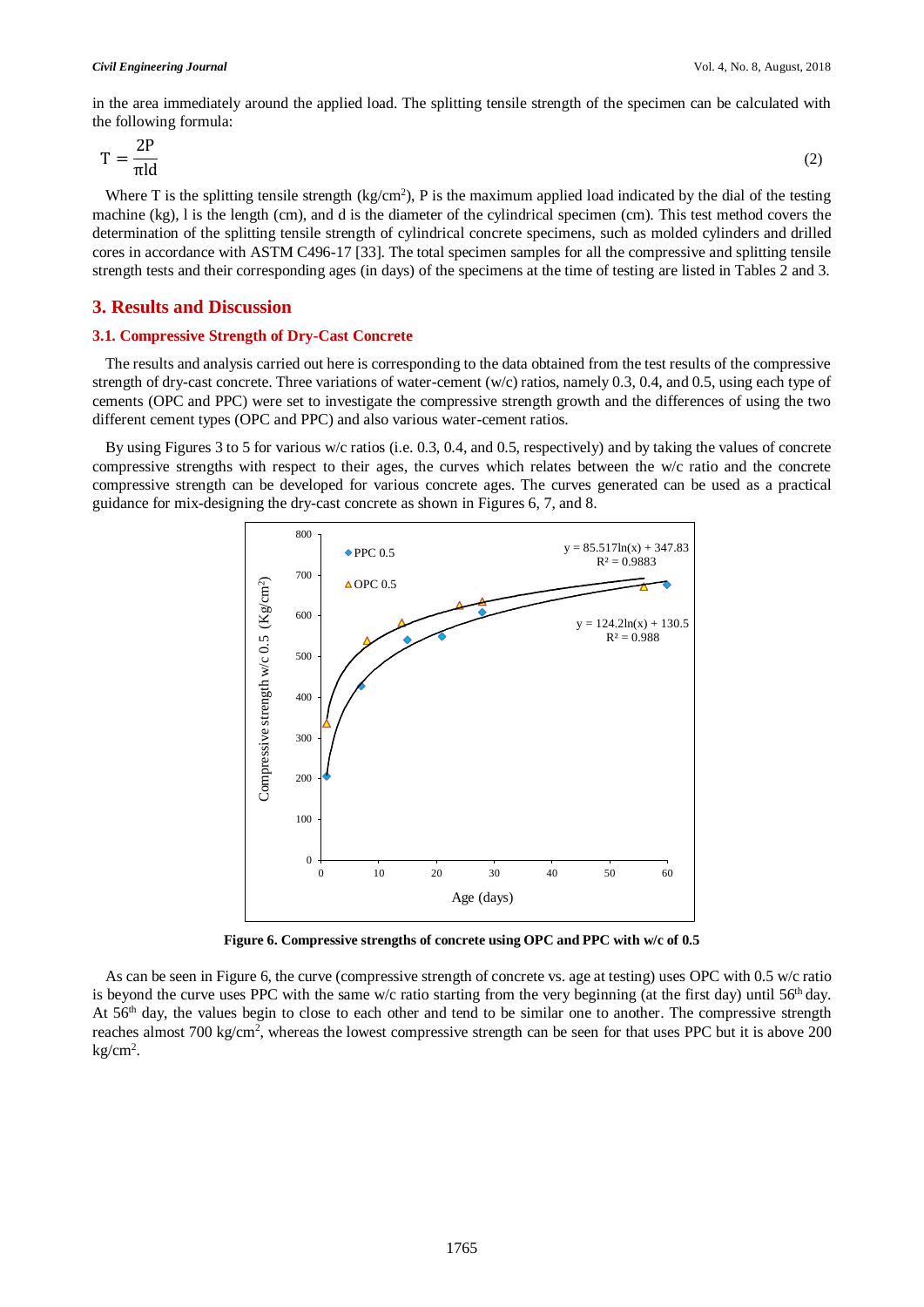

**Figure 7. Compressive strengths of concrete using OPC and PPC with w/c of 0.4**

In Figure 7, the curves use both OPC and PPC with water-cement (w/c) ratio of 0.4 are similar with those with w/c ratio of 0.5. However, the values at w/c of 0.4 are even closer to each other compared with those of 0.5 w/c. At earlier age, the compressive strength reached above 900 kg/cm<sup>2</sup> compared to those of 0.5 w/c, and the lowest compressive strength was found for concrete uses PPC with w/c of 0.4 which is above 220 kg/cm<sup>2</sup>.



**Figure 8. Compressive strengths of concrete using OPC and PPC with w/c of 0.3**

The compressive strength versus age at testing curves use both OPC and PPC with 0.3 w/c ratio are given in Figure 8. The results show the difference in compressive strength values against those with 0.4 w/c ratio Figure 7. However, the curve using OPC has shown similar trend that is higher beyond that using PPC. The addition of pozzolanic materials such as fly ash and others has impacted the development of compressive strength of concrete at early ages that is at the ages of 1 to 21 days and the values are further getting closer one to another at the age over 56 days. The highest value obtained from the test (OPC) reaches above  $1199.8 \text{ kg/cm}^2$ , whereas the lowest compressive strength can be seen for PPC which reaches around  $600 \text{ kg/cm}^2$ .

Based on the resulted curves uses OPC with various w/c ratio from 0.3 to 0.5 as shown in Figures 6 to 8 and by grouping the values of test results according to their corresponding ages, that is 1, 7, 14, 28, and 56 days, the new curves correlated between w/c ratio and compressive strength of concrete can be presented as in Figure 9. The function of this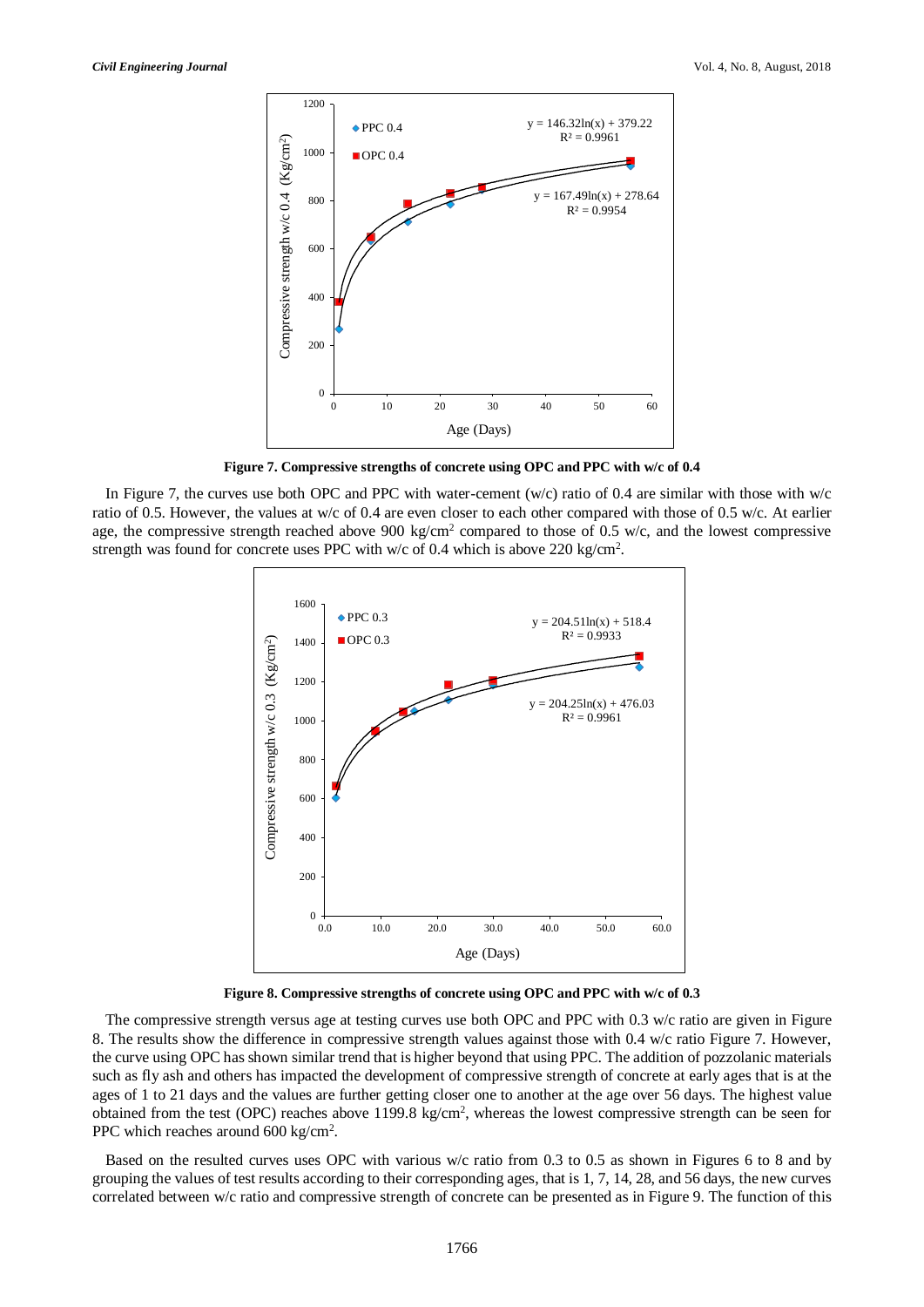curve is to facilitate the concrete mix designer in finding and determining the compressive strength of dry-cast concrete at a certain age and further determining the w/c value or the composition for the dry-cast concrete to be made using the OPC.



**Figure 9. Compressive strength vs. w/c ratio of dry-cast concrete with OPC**

Similar to the development of Figure 9 for OPC, that is also by grouping the values of test results based on their corresponding ages, i.e. 1, 7, 14, 28, and 56 days for those uses PPC (Figures 6 to 8), the new curves correlated between w/c ratio and compressive strength of concrete can be presented as in Figure 10. The curves in Figure 10 have similar function as those in Figure 9 that is to facilitate the mix design professionals in finding and determining the compressive strength of dry-cast concrete at a certain age and further determining the w/c value or the composition of the dry-cast concrete uses PPC to be mixed.



**Figure 10. Compressive strength vs. w/c ratio of dry-cast concrete with PPC**

# **3.2. Splitting Tensile Strength of Dry-Cast Concrete**

The results and analyzes carried out in this discussion are only from the test data at 28 days of age of the dry-cast concrete with three different variations of w/c ratios (0.3, 0.4, and 0.5) using both OPC and PPC to observe the strength development and the influence of using different types of cement (OPC and PPC) and also the effect of w/c ratio to the compressive strength of concrete as can be seen in Figure 11.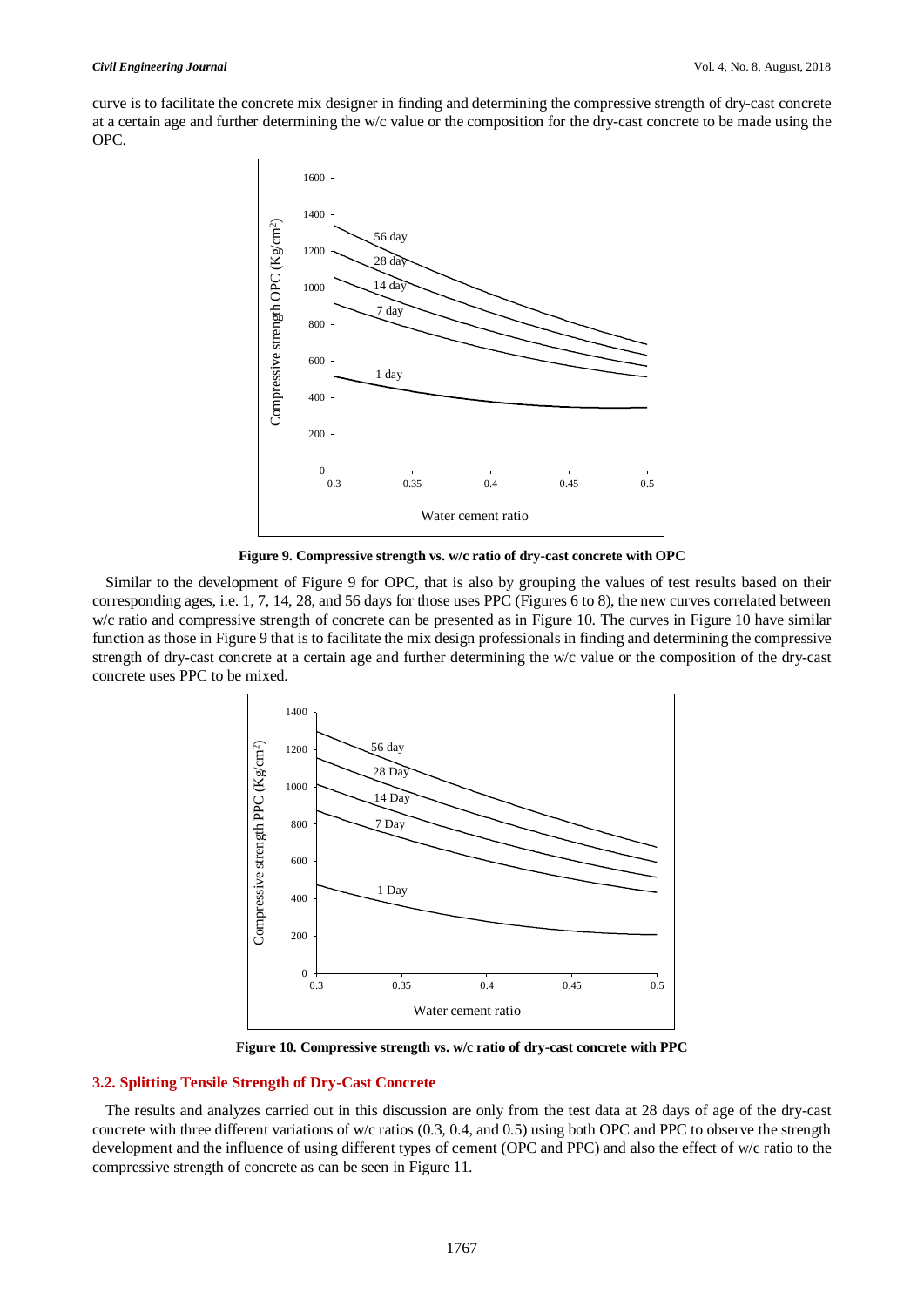

**Figure 11. Comparison of splitting tensile strength of dry-cast concrete with OPC and PPC**

The relationship between the concrete compressive strength and the ratio of concrete compressive/splitting tensile strength can be drawn based on the previous analysis as shown in Figure 12. It can be seen that there are significant differences in the ratio of  $f_{tsp}/f_c$  above 60 up to 80 MPa for both types of cements (OPC and PPC). The curve for drycast concrete with PPC is lower than that with OPC. Referring to the results from several researchers, e.g. Raphael [34], Gardner [35], Oluokun et al. [36], Arioglu et al. [37], Mokhtarzadeh and French [38], ACI 318M-14 [39], ACI 363R-10 [40], and CEB-FIB provisions [41] in Table 4, it can be concluded that dry-cast concrete provides higher strength in both compression and splitting tensile strengths.



**Figure 12. Relationship between compressive/splitting tensile strength and compressive strength of dry-cast concrete with OPC and PPC**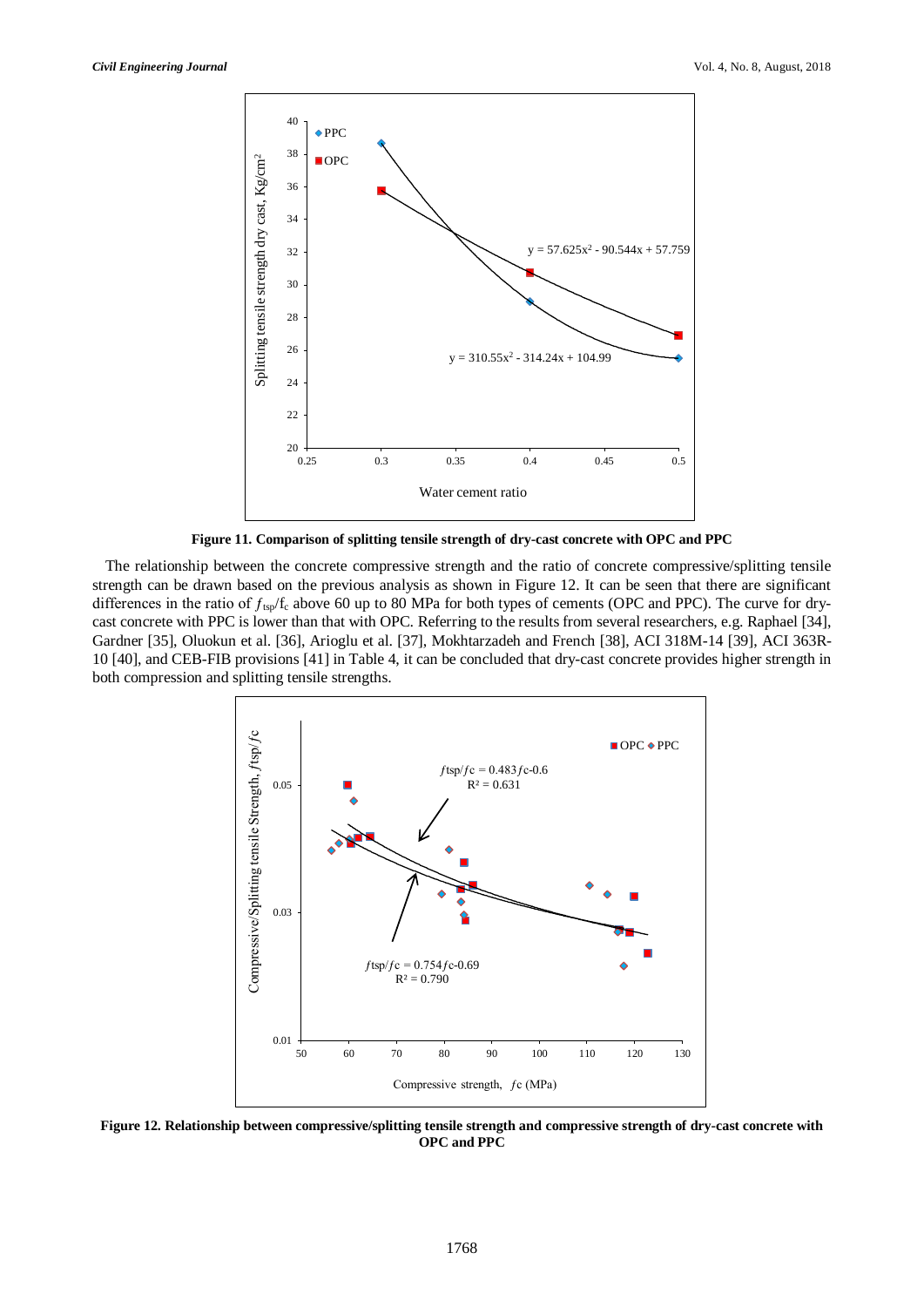|  |  |  | Table 4. Relationships between Splitting Tensile and Compressive Strengths for Several Concrete Strength Ranges |  |  |
|--|--|--|-----------------------------------------------------------------------------------------------------------------|--|--|
|  |  |  |                                                                                                                 |  |  |

| Reference                                  | <b>Equation</b>                                                                                                                     | Range (MPa)          | <b>Remarks</b>                                                                                                                    |
|--------------------------------------------|-------------------------------------------------------------------------------------------------------------------------------------|----------------------|-----------------------------------------------------------------------------------------------------------------------------------|
| ACI 363R-10 [40]                           | $f_{\text{tsp}} = 0.59$ fc <sup>0.5</sup>                                                                                           | $21 \le f_c \le 83$  |                                                                                                                                   |
| ACI 318M-14 [39]                           | $f_{\rm{tsp}} = 0.56$ fc <sup>0.5</sup>                                                                                             |                      |                                                                                                                                   |
| CEB-FIB $[41]$                             | $f_{\text{tsp}} = 0.3 \text{fc}^{\frac{2}{3}}$                                                                                      | $f_c < 83$           |                                                                                                                                   |
| Mokhtarzadeh and<br>French <sup>[38]</sup> | $f_{\text{tsp}} = 0.56 f c^{0.5}$ &<br>$f_{\text{tsp}} = 0.32$ fc <sup>0.63</sup>                                                   | $48 \le f_c \le 103$ | For all data, moist and heat-cured                                                                                                |
| Raphael [34]                               | $f_{\text{tsp}} = 0.313 \text{fc}^{0.667}$                                                                                          | $f_c < 40$           | Normal weight concrete                                                                                                            |
| Gardner [35]                               | $f_{\rm typ} = 0.47$ fc <sup>0.59</sup>                                                                                             | $3 \leq f_c \leq 46$ | Type I cement concrete $(r = 0.865)$                                                                                              |
|                                            | $f_{\text{tsp}} = 0.46$ fc <sup>0.60</sup>                                                                                          | $13 \le f_c \le 72$  | Type III cement concrete $(r = 0.989)$                                                                                            |
| Oluokun et al. [36]                        | $f_{\text{tsp}} = 0.294 f c^{0.69}$                                                                                                 | $3.5 \le f_c \le 63$ | Normal weight concrete $(IAE = 7.43\%)$                                                                                           |
| Arioglu et al. [37]                        | $\frac{J_{\text{tsp}}}{f_c} = 0.387 f c^{-0.37}$                                                                                    | $4 < f_c < 120$      | For $(0 \text{ to } 30^{\circ} \text{ C})$ curing temperatures, Type I, III<br>cements, fly ash, bottom ash, silica fume concrete |
| <b>Proposed Equations</b>                  | $\frac{f_{\text{tsp}}}{f_{\text{C}}}$ = 0.754fc <sup>-0.69</sup><br>$\frac{f_{\text{tsp}}}{f_{\text{C}}}$ = 0.483fc <sup>-0.6</sup> | $60 \le f_c \le 119$ | Normal Dry Cast Concrete, Type I cement/OPC                                                                                       |
|                                            |                                                                                                                                     | $60 \le f_c \le 114$ | Normal Dry Cast Concrete, PPC                                                                                                     |

# **4. Conclusions**

From the results and analysis of the research conducted in the study, the following conclusions can be drawn:

- 1) The results of the compressive strength test  $f_c$  of dry-cast concrete with various w/c, i.e. 0.3, 0.4, and 0.5 using OPC and PPC were found to have significant differences which lies in the early age, that is at the ages of 1 to 21 days.
- 2) The compressive strengths of dry-cast concrete with OPC for various w/c ratio and ages are entirely higher than those with PPC. The maximum compressive strength was found at age of 28 days with w/c of 0.3 which can reach up to  $1199.8 \text{ kg/cm}^2$ .
- 3) The dry-cast concrete has been proven to be very effective in terms of production speed, i.e. rapid casting speed and efficiency of the use of formwork or mold which only requires one or two items. Each cast only need 3 to 15 minutes according to the specimen or product size.
- 4) The relationships between w/c and the compressive strength of dry-cast concretes at 28 days with OPC and PPC are  $f_c = 4958x^2 - 6802x + 2794$  and  $f_c = 3964x^2 - 5975x + 2592$ , respectively.
- 5) The dry-cast concretes with extremely dry condition using both OPC (Type-I cement) and PPC have very much higher compressive strengths (above  $492.5 \text{ kg/cm}^2$ ) as compared to the wet-cast concrete from the ACI curves which provides only two curves with respect to non-air-entrained and air-entrained concretes.
- 6) The results of splitting tensile strength tests of dry-cast concrete showed a significant increase particularly those with PPC, starting from the lowest to the highest w/c of 0.5 to 0.3. The splitting tensile strength value,  $f_{\text{tsp}}$  at age of 28 days can reach up to 38.6 kg/cm<sup>2</sup>.
- 7) The relationships between the compressive and the splitting tensile strengths of dry-cast concrete can be given as follows:

OPC: 
$$
f_{\text{tsp}}/f_c = 0.754 f c^{0.69}
$$
 PPC:  $f_{\text{tsp}}/f_c = 0.483 f c^{0.6}$ 

# **5. Acknowledgment**

The authors would like to gratefully acknowledge PT. Arga Beton Indah for permitting the authors to use their facilities in the plant in preparing all the dry-cast concrete specimens.

# **6. References**

[1] Tavio; Kusuma, B.; and Suprobo, P., "Experimental Behavior of Concrete Columns Confined by Welded Wire Fabric as Transverse Reinforcement under Axial Compression," ACI Structural Journal, American Concrete Institute, Vol. 109, No. 3, pp. 339–348, May–June 2012, doi.org/10.14359/51683747.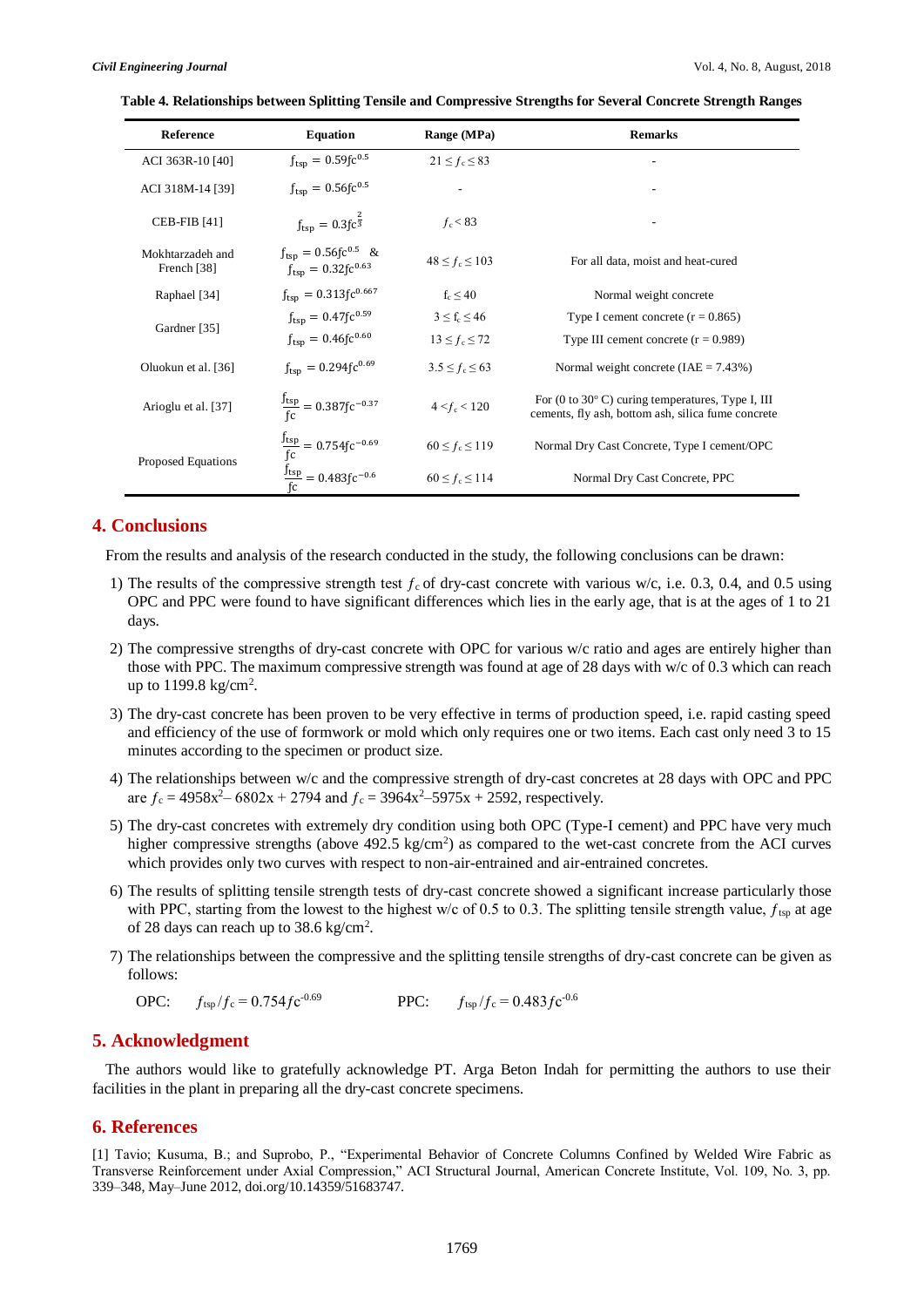[2] Pudjisuryadi, P.; Tavio; and Suprobo, P., "Performance of Square Reinforced Concrete Columns Externally Confined by Steel Angle Collars under Combined Axial and Lateral Load," Procedia Engineering, Elsevier, Vol. 125, pp. 1043–1049, 2015, doi.org/10.1016/j.proeng.2015.11.160.

[3] Tavio; Suprobo, P.; and Kusuma, B., "Ductility of Confined Reinforced Concrete Columns with Welded Reinforcement Grids," Excellence in Concrete Construction through Innovation–Proceedings of the International Conference on Concrete Construction, pp. 339–344, CRC Press, Taylor and Francis Group, London, UK, 2009, doi.org/10.1201/9780203883440.ch51.

[4] Kusuma, B.; Tavio; and Suprobo, P., "Axial Load Behavior of Concrete Columns with Welded Wire Fabric as Transverse Reinforcement," Procedia Engineering, Elsevier, Vol. 14, pp. 2039–2047, 2011, doi.org/10.1016/j.proeng.2011.07.256.

[5] Tavio; Kusuma, B.; and Suprobo, P., "Investigation of Stress-Strain Models for Confinement of Concrete by Welded Wire Fabric," Procedia Engineering, Elsevier, Vol. 14, pp. 2031–2038, 2011, doi.org/10.1016/j.proeng.2011.07.255.

[6] Tavio; and Kusuma, B., "Stress-Strain Model for High-Strength Concrete Confined by Welded Wire Fabric," Journal of Materials in Civil Engineering, American Society of Civil Engineers, Vol. 21, No. 1, pp. 40–45, January 2009, doi.org/10.1061/(asce)0899- 1561(2009)21:1(40).

[7] Tavio; Anggraini, R.; Raka, I G. P.; and Agustiar, "Tensile Strength/Yield Strength (TS/YS) Ratios of High-Strength Steel (HSS) Reinforcing Bars," AIP Conference Proceedings, American Institute of Physics, Vol. 1964, pp. 020036-1–020036-8, 2018, doi.org/10.1063/1.5038318.

[8] Tavio; Suprobo, P.; and Kusuma, B., "Strength and Ductility Enhancement of Reinforced HSC Columns Confined with High-Strength Transverse Steel," Proceedings of the Eleventh East Asia-Pacific Conference on Structural Engineering and Construction (EASEC-11), pp. 350-351, Taipei, Taiwan, November 2008.

[9] Anggraini, R.; Tavio; Raka, I G. P.; and Agustiar, "Stress-Strain Relationship of High-Strength Steel (HSS) Reinforcing Bars," AIP Conference Proceedings, American Institute of Physics, Vol. 1964, pp. 020025-1–020025-8, 2018, doi.org/10.1063/1.5038307.

[10] Ahmad, H. H.; and Tavio, "Experimental Study of Cold-Bonded Artificial Lightweight Aggregate Concrete," AIP Conference Proceedings, American Institute of Physics, Vol. 1977, pp. 030011-1–030011-8, 2018, doi.org/10.1063/1.5042931.

[11] Pudjisuryadi, P.; Tavio; and Suprobo, P., "Axial Compressive Behavior of Square Concrete Columns Externally Collared by Light Structural Steel Angle Sections," International Journal of Applied Engineering Research, Research India Publications, Vol. 11, No. 7, pp. 4655–4666, 2016.

[12] Sabariman, B.; Soehardjono, A.; Wisnumurti; Wibowo, A.; and Tavio, "Stress-Strain Behavior of Steel Fiber-Reinforced Concrete Cylinders Spirally Confined with Steel Bars," Advances in Civil Engineering, Hindawi, Vol. 2018, pp. 1–8, 2018, doi.org/10.1155/2018/6940532.

[13] Astawa, M. D.; Raka, I G. P.; and Tavio, "Moment Contribution Capacity of Tendon Prestressed Partial on Concrete Beam-Column Joint Interior According to Provisions ACI 318-2008 Chapter 21.5.2.5(c) Due to Cyclic Lateral Loads," MATEC Web of Conferences, EDP Sciences, Vol. 58, No. 04005, pp. 1–8, 2016, doi.org/10.1051/matecconf/20165804005.

[14] Tavio; and Parmo, "A Proposed Clamp System for Mechanical Connection of Reinforcing Steel Bars," International Journal of Applied Engineering Research, Research India Publications, Vol. 11, No. 11, pp. 7355–7361, 2016.

[15] Raka, I G. P.; Tavio; and Astawa, M. D., "State-of-the-Art Report on Partially-Prestressed Concrete Earthquake-Resistant Building Structures for Highly-Seismic Region," Procedia Engineering, Elsevier, Vol. 95, pp. 43–53, 2014, doi.org/10.1016/j.proeng.2014.12.164.

[16] Tavio; and Teng, S., "Effective Torsional Rigidity of Reinforced Concrete Members," ACI Structural Journal, American Concrete Institute, Vol. 101, No. 2, pp. 252-260, March–April 2004, doi.org/10.14359/13023.

[17] Tavio, "Interactive Mechanical Model for Shear Strength of Deep Beams," Journal of Structural Engineering, American Society of Structural Engineers, Vol. 132, No. 5, pp. 826 –827, May 2006, doi.org/10.1061/(asce)0733-9445(2006)132:5(826).

[18] Raharjo, D.; Subakti, A.; and Tavio, "Mixed Concrete Optimization Using Fly Ash, Silica Fume and Iron Slag on the SCC's Compressive Strength," Procedia Engineering, Elsevier, Vol. 54, pp. 827–839, 2013, doi.org/10.1016/j.proeng.2013.03.076.

[19] Astawa, M. D.; Tavio; and Raka, I G. P., "Ductile Structure Framework of Earthquake Resistant of High-Rise Building on Exterior Beam-Column Joint with the Partial Prestressed Concrete Beam-Column Reinforced Concrete," Procedia Engineering, Elsevier, Vol. 54, pp. 413–427, 2013, doi.org/10.1016/j.proeng.2013.03.037.

[20] ASTM Subcommittee C09.24, "Standard Test Methods for Sampling and Testing Fly Ash or Natural Pozzolans for Use in Portland-Cement Concrete (ASTM C311/C311M-17)," ASTM International, 2017, doi.org/10.1520/C0311\_C0311M-17.

[21] ASTM Subcommittee C09.24, "Standard Specification for Coal Fly Ash and Raw or Calcined Natural Pozzolan for Use in Concrete (ASTM C618-17a)," ASTM International, 2017, doi.org/10.1520/C0618-17A.

[22] ASTM Subcommittee C01.10, "Standard Specification for Blended Hydraulic Cements (ASTM C595/C595M-18)," ASTM International, 2018, doi.org/10.1520/C0595\_C0595M-18.

[23] ACI Committee 211, "Guide for Selecting Proportions for No-Slump Concrete (ACI 211.3R-02)," American Concrete Institute, 2002, 26 pp.

[24] ASTM Subcommittee C09.20, "Standard Test Method for Materials Finer than 75-μm (No. 200) Sieve in Mineral Aggregates by Washing (ASTM C117-17)," ASTM International, 2017, doi.org/10.1520/C0117-17.